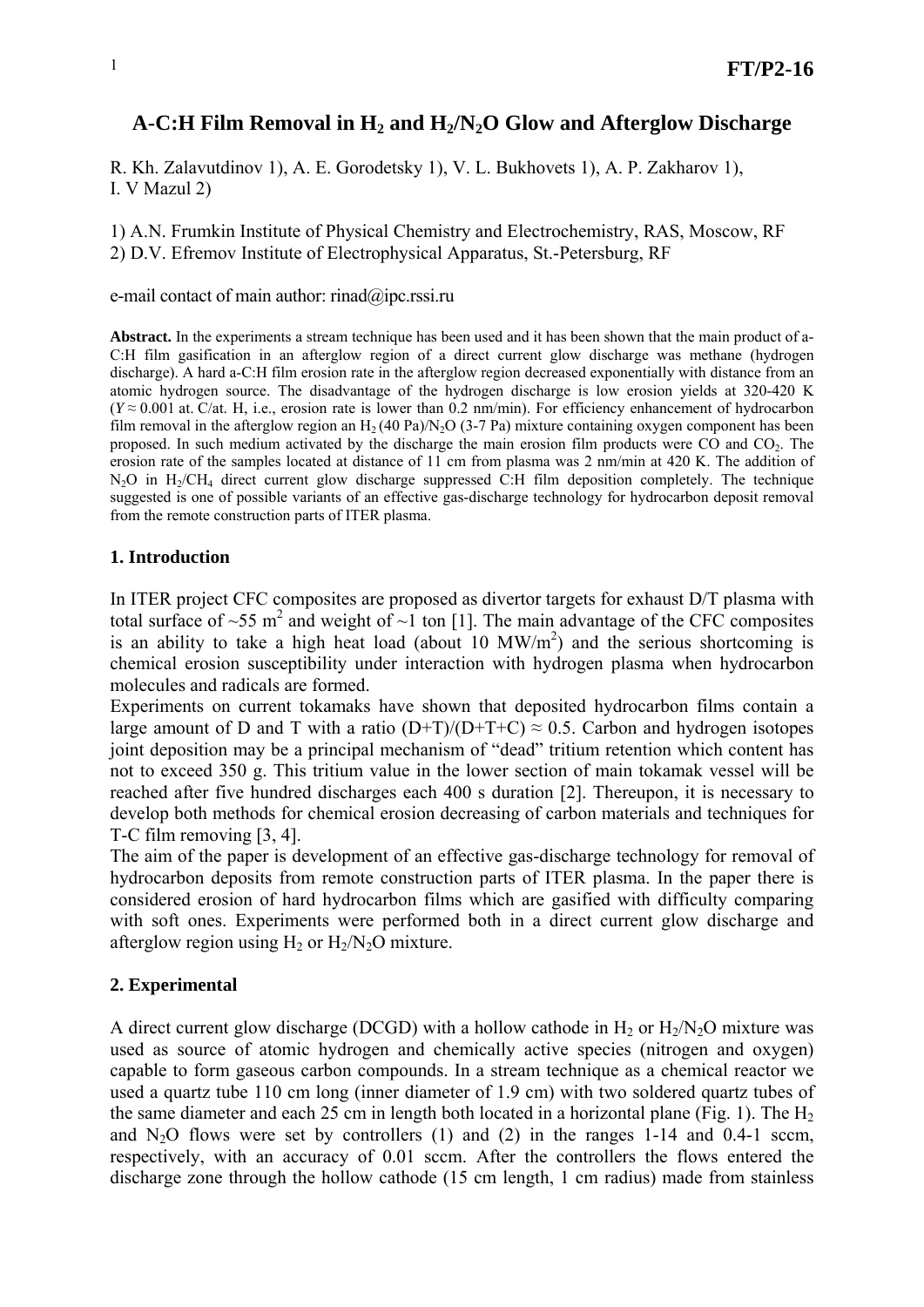steel (SS) and cooled by running water. A connection circuit between the hollow cathode and the grounded anode (sometimes we used a hollow anode) permitted to achieve a stable discharge at pressures up to 50 Pa and currents of 5-50 mA. The lengths of a positive column and afterglow zone were each 70 cm. A part of the afterglow region of the 50 cm long could be heated up to 1000 K by an external cylindrical furnace with a length of 15 cm. In the gap between the furnace and tube a thermocouple was placed. The pressure in the reactor was regulated by means of a valve (5) located at the tube outlet. A Pirani gauge (PG3) was placed at the pumping tube end. A small part of gas mixture was extracted for analysis in a differentially pumped quadrupole mass-spectrometer connected to the reactor by a leak valve (4). The reactor was pumped down to a pressure of 0.1 Pa before starting the experiment. A rate of inleakage of air did not exceed  $3\times10^{-3}$  sccm at limiting background better 0.1 Pa.



*FIG. 1. Scheme of setup for studying of a-C:H film erosion. 1, 2, 3, - controllers. 4, 5 - valves.* 

The discharge was limited by a special anode arrangement in the lateral quartz tube from the main tube (anode 1) or a hollow SS anode (anode 2) in the main tube (Fig. 1). The average energy of ions impinging the cathode did not exceed 100 eV at cathode drop of 350 V. The plasma column consisted as a rule of the set of the immobile strata (laminated discharge) formed in the gas moved with a velocity 1-5 m/s. The average energy of ions impinging the tube wall in the positive column region did not exceed 10 eV.

Hard diamond-like a-C:H films (600-800 nm thick) deposited on Mo or Si substrates have been used for carbon erosion study [5]. The films in large quantities are formed on inner divertor surfaces and are gasified very hardly [6]. A carbon erosion rate was measured by two methods: weighing (accuracy  $10^{-7}$  g) and electron probe microanalysis (EPMA) (accuracy  $10^{16}$  at.C/cm<sup>2</sup>,  $2.10^{-7}$  g/cm<sup>2</sup>). An average density of the a-C:H films determined by weighing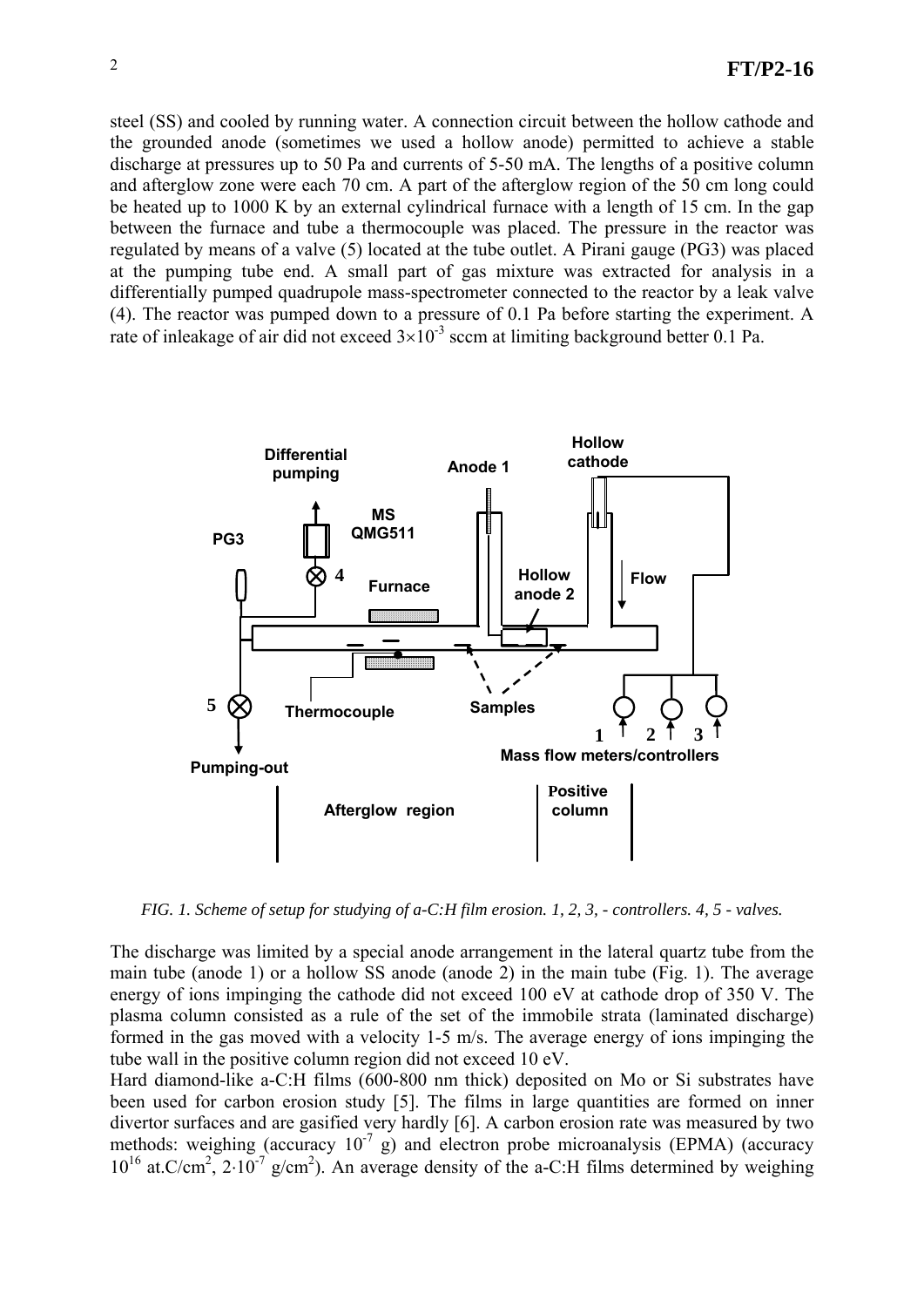and thickness measuring was equal to  $1.83\pm0.05$  g/cm<sup>3</sup>. Products of a-C:H film erosion have been studied by a differentially pumped quadrupole mass-spectrometer.

#### **3. Results and discussion**

#### **3.1. A-C:H Film Removal in H<sub>2</sub> Glow and Afterglow Discharge**

Experimental data on H atoms interaction with different carbon materials one can summarize using a carbon erosion coefficient, *Y*, (C at./H at.) which means the number of carbon atoms sputtered per one incident hydrogen atom (but not ion) [7, 8]. *Y* increases with temperature an order of magnitude reaching the values  $\sim 0.01$  and  $\sim 0.1$  C at /H at. for hard and soft a-C:H films, respectively, at 650 K (Fig. 2). At further temperature increasing *Y* decreases due to parallel H atom recombination. *Y* increases in a row: diamond, graphite, hard and soft a-C:H films. As follows from Fig. 2, the more hydrogen is contained in solid carbon the higher is its chemical erosion coefficient in regard to hydrogen atom incident flux [9]. Such *Y* change provides the prerequisites for development of hydrocarbon deposit removal technique without essential impact directly on carbon divertor targets.



*FIG. 2. Erosion yield, Y, (C at./H at.) vs temperature for different carbon materials under interaction with H(D) atoms [9].* ½ *- our experimental data.* 

The usage of hydrogen atom stream source to study solid carbon erosion in moving  $H/H<sub>2</sub>$ mixture was necessary to reveal the correlation between the data obtained by beam techniques [10] and data obtaining in gas-dynamic flow. For that it was performed the comparative gasification of a-C:H films made in IPP (Garching, Germany) and IPCE RAS (Moscow, Russia). For the former ones, *Y* was 0.02 at 650 K [10]. The film erosion rate for both film types was identical that allowed to make conclusion about similarity of their structures and approximate equality of hydrogen concentration.

At 320 K the erosion rate  $(\sim 1.8 \text{ nm/min})$  directly in the discharge was almost reasonable for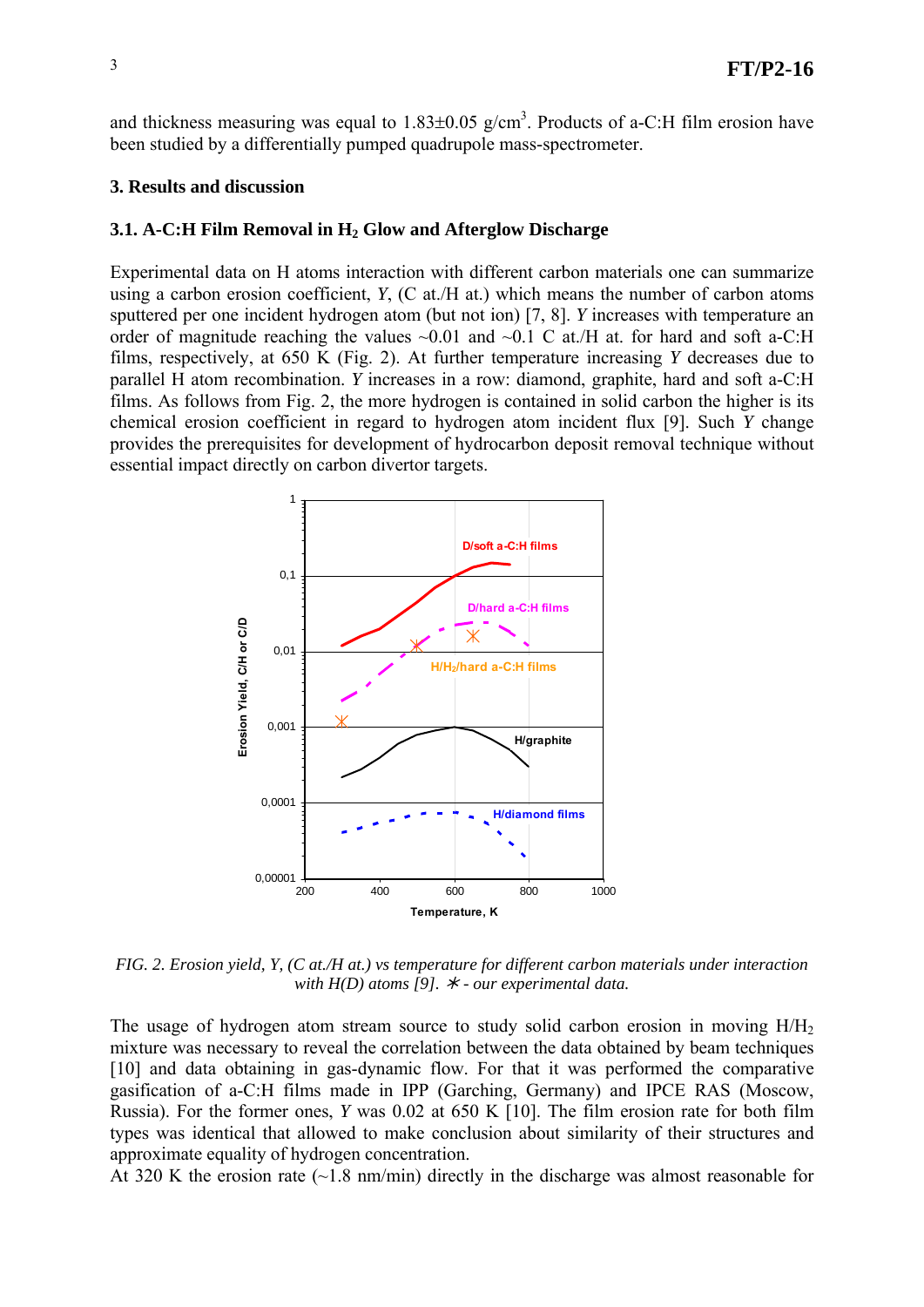technical applications and increased 20 times at 650 K (Fig. 3). In the afterglow zone the erosion rate decreased as  $\exp(-x/L)$  where  $L = 3-4$  cm is a transport length. In the temperature range 300-420 K that is accessible for ITER preventive procedures the erosion rate in the afterglow zone turned out to be lower than 0.2 nm/min.



*FIG. 3. Hard a-C:H film erosion rates in the H<sub>2</sub> direct current glow discharge (23 mA, 0.6 kV). Hydrogen pressure is 40 Pa, flow rate is 7 sccm and flow velocity is 1.15 m/s.* 

Mass-spectrometric measurements have indicated that methane  $(CH<sub>4</sub>)$  was the main erosion product at sample location in the afterglow region at 320-650 K. Total ethane and ethylene concentration in erosion products did not exceed 3%. Methane yield and a-C:H film erosion rate (650 K) at distance of 11 cm from the positive column increased linearly at discharge current increase from 5 up to 50 mA or with increase of H atom generation efficiency. This conclusion was made up both from  $CH_3$  (15 amu) amplitude measurements during erosion and EPMA and film weighing data before and after erosion experiments. Methane yield and erosion rate were proportional to atomic hydrogen flow towards the hydrocarbon film surface that corresponded to the first order of gasification reaction. We assumed that in the afterglow zone, where thermalized atomic hydrogen was the main etching agent, the film gasification proceeded through successive reactions of H atom addition to surface complex  $CH<sub>v</sub>$  accoding to reaction:

$$
CH_{y} + H = CH_{y+1},
$$

where  $y = 1, 2, 3$ . In this reaction raw one of three stages is determinative one [8].

It should be noted that the preferable CH4 formation during a-C:H film erosion was observed only in the reaction of carbon with the thermal H atoms. If the a-C:H films were in contact with hydrogen plasma near the cathode, in which the H ion energy was about 30-100 eV,  $C_2H_x$ and  $C_3H_x$  hydrocarbons appeared in an erosion product spectrum.

The technique of redeposited a-C:H film removal from remote parts of ITER divertor plasma based on interaction of carbon with  $H/H<sub>2</sub>$  mixture has several positive peculiarities: i) it can use deuterium which is one of nuclear fuel components; ii) methane is the erosion product which is very suitable gas for further processing and tritium separation; iii) there is gasification selectivity regarding different carbon forms; iiii) there is also local gasification selectivity at possibility of temperature increase of separate technical units of large plasma device. The shortcomings of  $H/H<sub>2</sub>$  mixture as glow discharge working gas are the rather small values of the erosion coefficients in the temperature range 320-420 K (*Y* of scale 0.001 C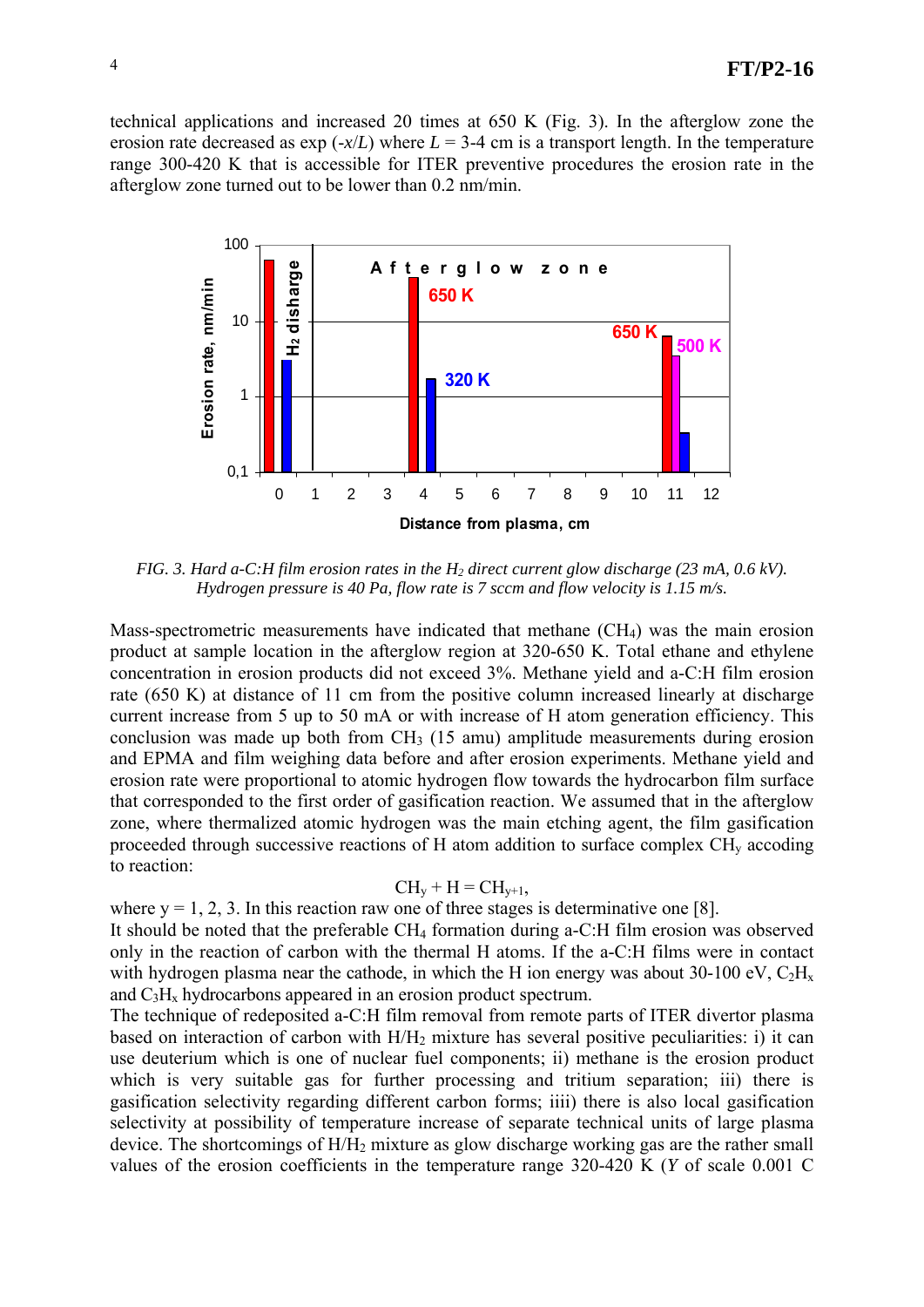at./H at.) and minor transport length *L* in the afterglow zone (of scale 3-4 cm in quartz tube of 2 cm in diameter). These shortcomings can be overcome when effective H atom sources will be constructed.

#### **3.2. A-C:H Film Removal in H2/N2O Afterglow Discharge**

For efficiency enhancement of hydrocarbon film removal in the afterglow zone at relatively low temperature (300-420 K) it was decided to introduce up to  $15\%$  N<sub>2</sub>O in molecular hydrogen. This was dictated by a wish to increase the a-C:H film erosion rate due to atomic oxygen, especially in the remote parts from plasma, and simultaneously to prevent oxide film formation on divertor metallic units.

An  $H_2/N_2O$  mass-spectrum (without DCGD) consisted of lines: molecular hydrogen  $H_2$  (2) amu), atomic nitrogen N (14 amu), molecular nitrogen  $N_2$  (28 amu), nitric oxide NO (30 amu), and nitrous oxide  $N_2O$  (44 amu). When DCGD was switched on (current 30 mA, voltage 0.65 kV), the N<sub>2</sub>O linear molecule decomposed into N<sub>2</sub>, O, and NO. The N<sub>2</sub>O line disappeared completely. In a carbon erosion product spectrum at sample location in the afterglow region there were  $H_2$  (2 amu) line,  $H_2O$  (17 and 18 amu) lines, CH<sub>4</sub> (15 and 16 amu) lines, CO (28 amu) line coinciding with  $N_2$  one, and CO<sub>2</sub> line coinciding with N<sub>2</sub>O one. The  $CO<sub>2</sub>$  (44 amu) line was identified quite well because in the H<sub>2</sub>/N<sub>2</sub>O initial spectrum the N<sub>2</sub>O line was absent after the discharge was switched on owing to complete  $N_2O$  decomposition at currents more than 20 mA.  $CO$  and  $CO<sub>2</sub>$  turned out to be the main erosion gaseous products. The measurements have shown that in the afterglow region the a-C:H film erosion rate did not

practically depend on the N<sub>2</sub>O content in H<sub>2</sub> under N<sub>2</sub>O partial pressure changing from 3 to 7 Pa and H2 partial pressure of 40 Pa (650 K). The a-C:H film erosion rate increased noticeably (from 1.2 to 27 nm/min) with the temperature (Fig. 4). The most sharp erosion rate increase in the afterglow region was observed under temperature increasing from 420 to 500 K. In our opinion, it is a beneficial effect that allows controlling and regulating the hydrocarbon deposit removal rate by means of temperature increasing of separate tokamak units. In the afterglow zone the erosion rate reached the values (2-8 nm/min) acceptable for tokamak cleaning from redeposited a-C:H films at 400-500 K.



*FIG. 4. Hard a-C:H film erosion rates in the H<sub>2</sub> and H<sub>2</sub>/N<sub>2</sub>O direct current glow discharges (23 mA,* 0.6 kV) vs temperature at distance 11 cm from plasma boundary. H<sub>2</sub> and N<sub>2</sub>O partial pressures are 40 *and 7 Pa, respectively. Flow velocity is 1.2 m/s.*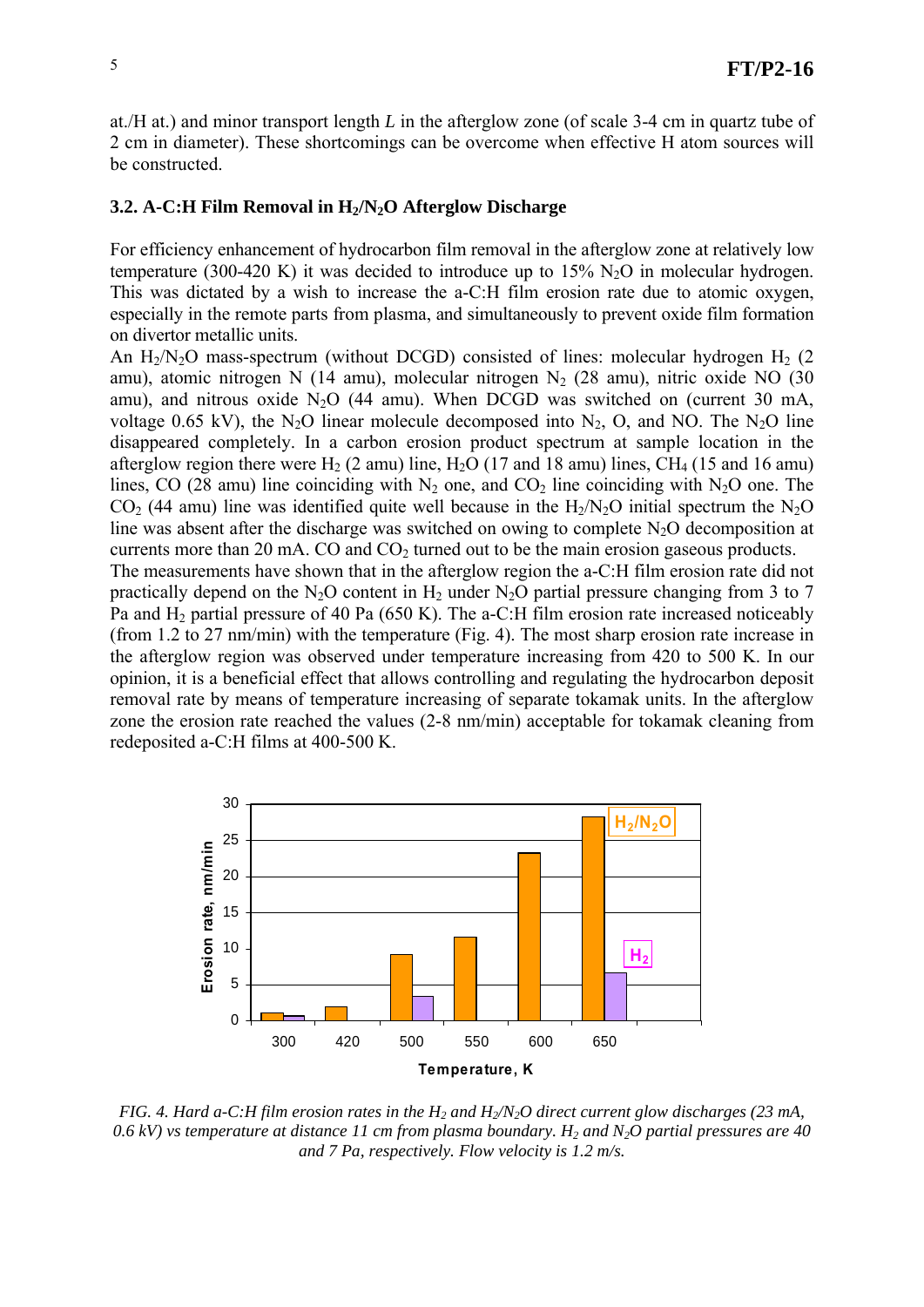It should be noted that in the moving  $H_2/N_2O$  mixture the a-C:H film erosion occurred irregularly with formation of rounded inflations reminding of blisters. In inflation places the film peeled from the substrate. Hydrocarbon small particles were taken away by the gas flow and were a source of dust. After 40 min erosion in the afterglow zone (11 cm from plasma boundary) a 400 nm thick film was removed completely from Mo substrate (500 K). Carbon traces on the Mo substrate were not observed by EPMA. At the same time the Mo substrate was not oxidized in general. Oxygen traces on the smooth and free of defects surfaces were absent, but some parts of the surface, e. g., scratches formed at previous polishing, were covered with oxides. For removal of 1 μm thick hard a-C:H film located in the afterglow region, i.e., in the shadow of plasma, it needed  $\sim$ 8 h at 420 K and  $\sim$ 2 h at 500 K. At the same time on the cylindrical SS anode a yellow thin film appeared that consisted of Fe and Cr oxides. The problem of oxygen-containing plasma interaction with ITER metallic units required a special research.

In that way, DCGD in  $H_2(40 \text{ Pa})/ N_2O(3-7 \text{ Pa})$  mixtures is an effective method of hard a-C:H film erosion. The technique suggested is one of possible variants of an effective gas-discharge technology for hydrocarbon deposit removal from the remote parts of ITER divertor plasma.

## **3.3. Carbon deposition suppression in H<sub>2</sub>/CH<sub>4</sub> DCGD at introducing of N<sub>2</sub>O in mixture**

For studying of  $N_2O$  inhibitory properties regarding to a-C:H film deposition in DCGD (with the hollow anode) an N<sub>2</sub>O admixture was introduced in H<sub>2</sub>/CH<sub>4</sub> mixture. An H<sub>2</sub>/CH<sub>4</sub>/N<sub>2</sub>O mass-spectrum (without DCGD) is depicted in Fig. 5a. Previously from our massspectrometric measurements it has been established that in  $H_2$  and CH<sub>4</sub> mixture entering a discharge (30 mA, 0.8 kV) with mass velocities of gases 7 and 0.6 sccm, respectively, about third of inlet methane flow (~0.17 sccm) converts into heavier hydrocarbons (mainly  $C_2H_v$ , where  $y = 2, 4, 6$ . Another third of the methane flow  $(-0.23 \text{ sccm})$  transforms in solid hydrocarbon deposits on the walls of the hollow cathode and the quartz tube bounding the discharge positive column (EPMA data). The last part of the primary methane flow  $(\sim 0.2 \text{ sccm})$ leaving the discharge zone does not experience any transformations.

At introducing of a N<sub>2</sub>O flow  $(\sim 1 \text{ sccm})$  in the indicated mixture the methane flow leaving the discharge zone remained unchanged. At the same time the hydrocarbon film formation on the reactor wall was suppressed completely. In the hollow cathode and most part of positive column the carbon deposition was replaced by intensive film erosion. The  $C_2H_v$  flow decreased about two times.

In the discharge with the indicated parameters the primary  $N<sub>2</sub>O$  (44 amu) molecules decomposed completely into  $N_2$  (28 amu) and atomic oxygen. In the gas mixture leaving the discharge molecular oxygen (32 amu) (Fig. 5b) practically was absent. Most part of the atomic oxygen reacted with hydrogen and carbon forming  $H<sub>2</sub>O$  (17 and 18 amu),  $CO$  (28 amu) and  $CO<sub>2</sub>$  (44 amu).

The mass-spectrum processing allowed also concluding that in the discharge zone nitrogen partly transformed into ammonia (NH<sub>3</sub>, 16 and 17 amu) and cyanic acid (HCN, 27 amu). A cyanic acid yield constituted 10-15% of the primary methane flow.

Thus, it is shown that the addition of nitrous oxide in amounts slightly exceeded methane content to the H2/CH4 mixture practically completely suppressed the hydrocarbon deposition on the reactor wall. The methane flow leaving the discharge therewith remains unchanged (as in the case of the discharge in  $H_2/CH_4$  mixture). The atomic oxygen enters in the reaction with "depositing" carbon giving  $CO$  and  $CO<sub>2</sub>$ . At the same time molecular nitrogen transforms partly into ammonia and cyanic acid.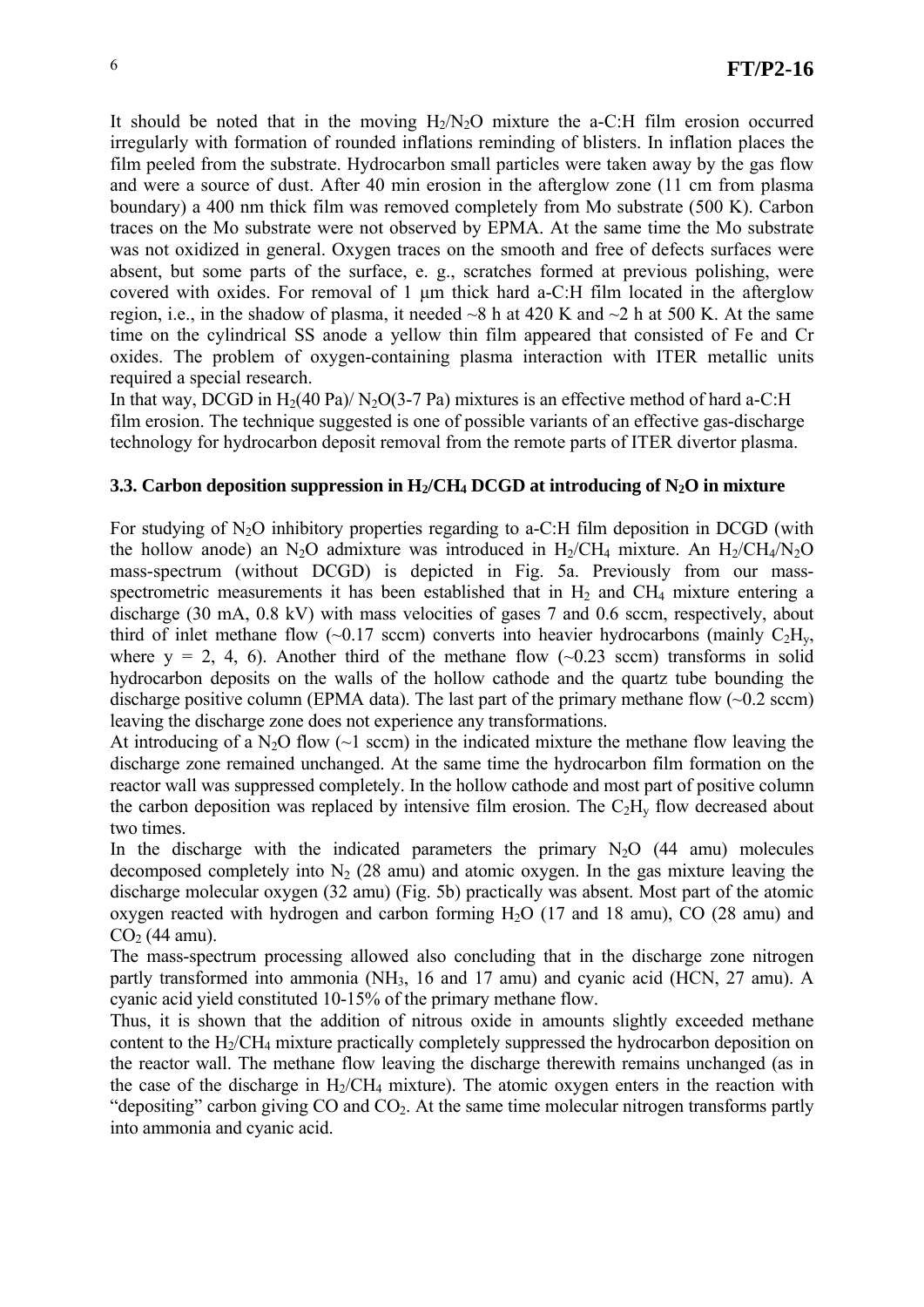

*FIG. 5. a)*  $H_2/CH_4/N_2O$  mass-spectrum (without DCGD); b) plasmolysis products in  $H_2/CH_4/N_2O$ discharge (30 mA,  $0.8$  kV).  $H_2, CH_4$  and  $N_2O$  partial inlet pressures are 8, 1.5 and 2 Pa, respectively. *Flow velocity is 4 m/s.* 

## **4. Conclusions**

For studying of a-C:H film erosion in  $H_2$  and  $H_2/N_2O$  mixture a stream technique was used. In H<sub>2</sub> direct current glow discharge the  $C_2H_x$  and  $C_3H_x$  hydrocarbons appeared in the erosion products when a-C:H film interacted with plasma. The main a-C:H film gasification product is methane in the afterglow region. The hard a-C:H film erosion rate in the afterglow region decreased exponentially with distance from the atomic hydrogen source. The a-C:H film removal technique by H atoms permits to use deuterium and methane as an erosion product for tritium separation. The disadvantage of the hydrogen discharge is low erosion yields at 320-420 K ( $Y \approx 0.001$  at.C/at.H) in the remote parts of ITER divertor plasma.

For efficiency enhancement of hard hydrocarbon film removal the  $H_2/N_2O$  gaseous mixture was proposed. In the afterglow zone the carbon gasification rate increased due to in parallel